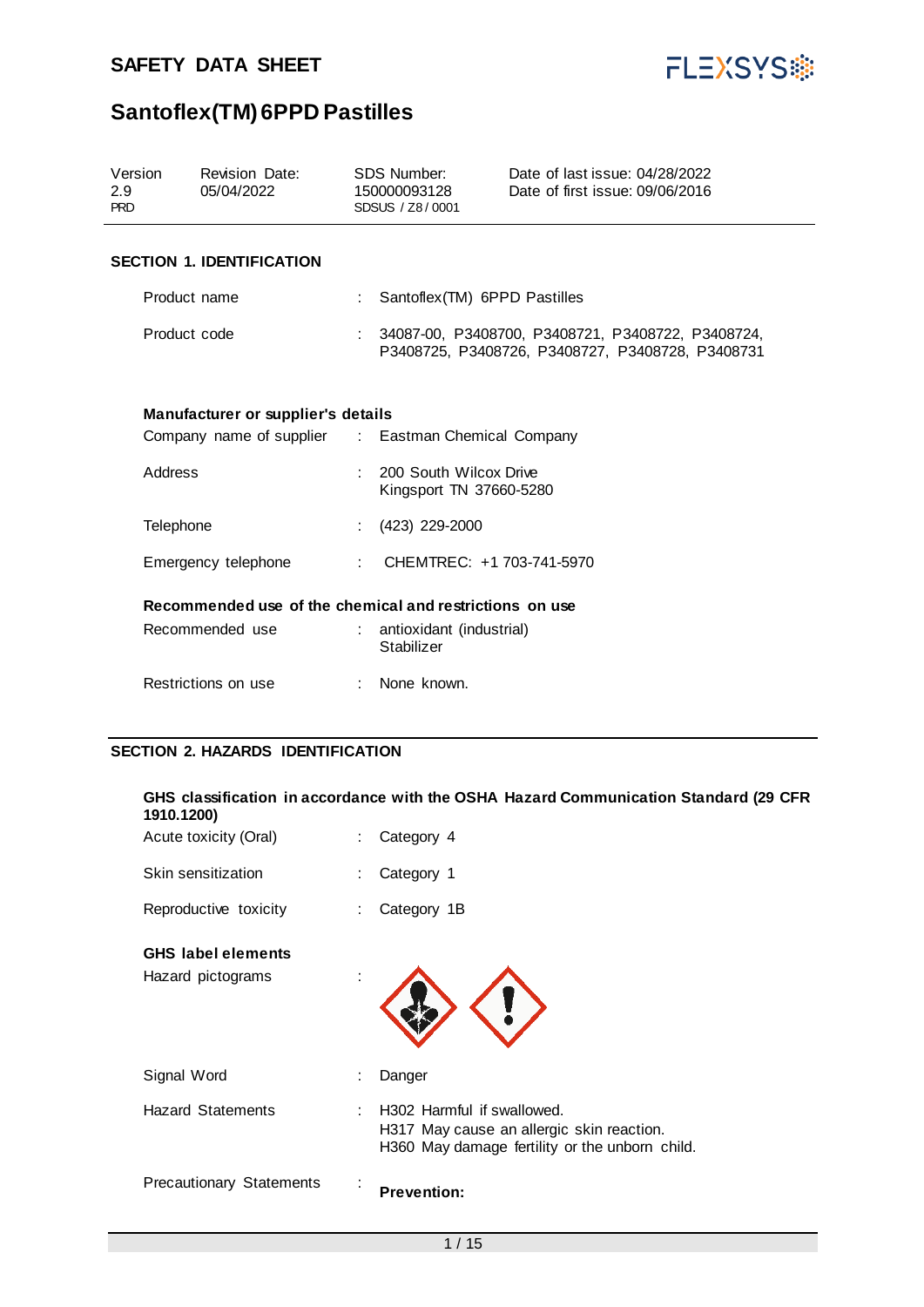

| Version<br>2.9<br><b>PRD</b> | <b>Revision Date:</b><br>05/04/2022                      | <b>SDS Number:</b><br>150000093128<br>SDSUS / Z8/0001 | Date of last issue: 04/28/2022<br>Date of first issue: 09/06/2016                                                                                                                                                                                                                                                                                                                                                          |
|------------------------------|----------------------------------------------------------|-------------------------------------------------------|----------------------------------------------------------------------------------------------------------------------------------------------------------------------------------------------------------------------------------------------------------------------------------------------------------------------------------------------------------------------------------------------------------------------------|
|                              |                                                          | and understood.<br>the workplace.<br>face protection. | P201 Obtain special instructions before use.<br>P202 Do not handle until all safety precautions have been read<br>P261 Avoid breathing dust/ fume/ gas/ mist/ vapors/ spray.<br>P264 Wash skin thoroughly after handling.<br>P270 Do not eat, drink or smoke when using this product.<br>P272 Contaminated work clothing should not be allowed out of<br>P280 Wear protective gloves/ protective clothing/ eye protection/ |
|                              |                                                          | Response:<br>attention.<br>attention.                 | P301 + P312 + P330 IF SWALLOWED: Call a POISON<br>CENTER/ doctor if you feel unwell. Rinse mouth.<br>P302 + P352 IF ON SKIN: Wash with plenty of soap and water.<br>P308 + P313 IF exposed or concerned: Get medical advice/<br>P333 + P313 If skin irritation or rash occurs: Get medical advice/<br>P363 Wash contaminated clothing before reuse.                                                                        |
|                              |                                                          | Storage:<br>P405 Store locked up.                     |                                                                                                                                                                                                                                                                                                                                                                                                                            |
|                              |                                                          | Disposal:<br>posal plant.                             | P501 Dispose of contents/ container to an approved waste dis-                                                                                                                                                                                                                                                                                                                                                              |
|                              | <b>Other hazards</b><br>None known.                      |                                                       |                                                                                                                                                                                                                                                                                                                                                                                                                            |
|                              | <b>SECTION 3. COMPOSITION/INFORMATION ON INGREDIENTS</b> |                                                       |                                                                                                                                                                                                                                                                                                                                                                                                                            |
|                              | Substance / Mixture                                      | Substance                                             |                                                                                                                                                                                                                                                                                                                                                                                                                            |
|                              | Substance name                                           |                                                       | N-(1,3-Dimethylbutyl)-N'-phenyl-p-phenylenediamine                                                                                                                                                                                                                                                                                                                                                                         |

CAS-No. : 793-24-8

#### **Components**

| Chemical name                    | ICAS-No. | Concentration (% w/w) |
|----------------------------------|----------|-----------------------|
| N-1,3-Dimethylbutyl-N'-phenyl-p- | 793-24-8 | $>= 95 - 5 = 100$     |
| <b>I</b> phenylenediamine        |          |                       |

Actual concentration is withheld as a trade secret

Flexsys is committed to the safety, health and environment of our employees, our customers, and the communities we operate within. As part of this commitment, Flexsys' Safety Data Sheets (SDS) are prepared in accordance with all applicable national and local regulations. The compositions of our documents reflect these requirements which include, but are not limited to, requirements under the Globally Harmonized System of Classification and Labeling (GHS). These compositions commonly involve the use of ranges versus specific analytical values. If you require a composition that is more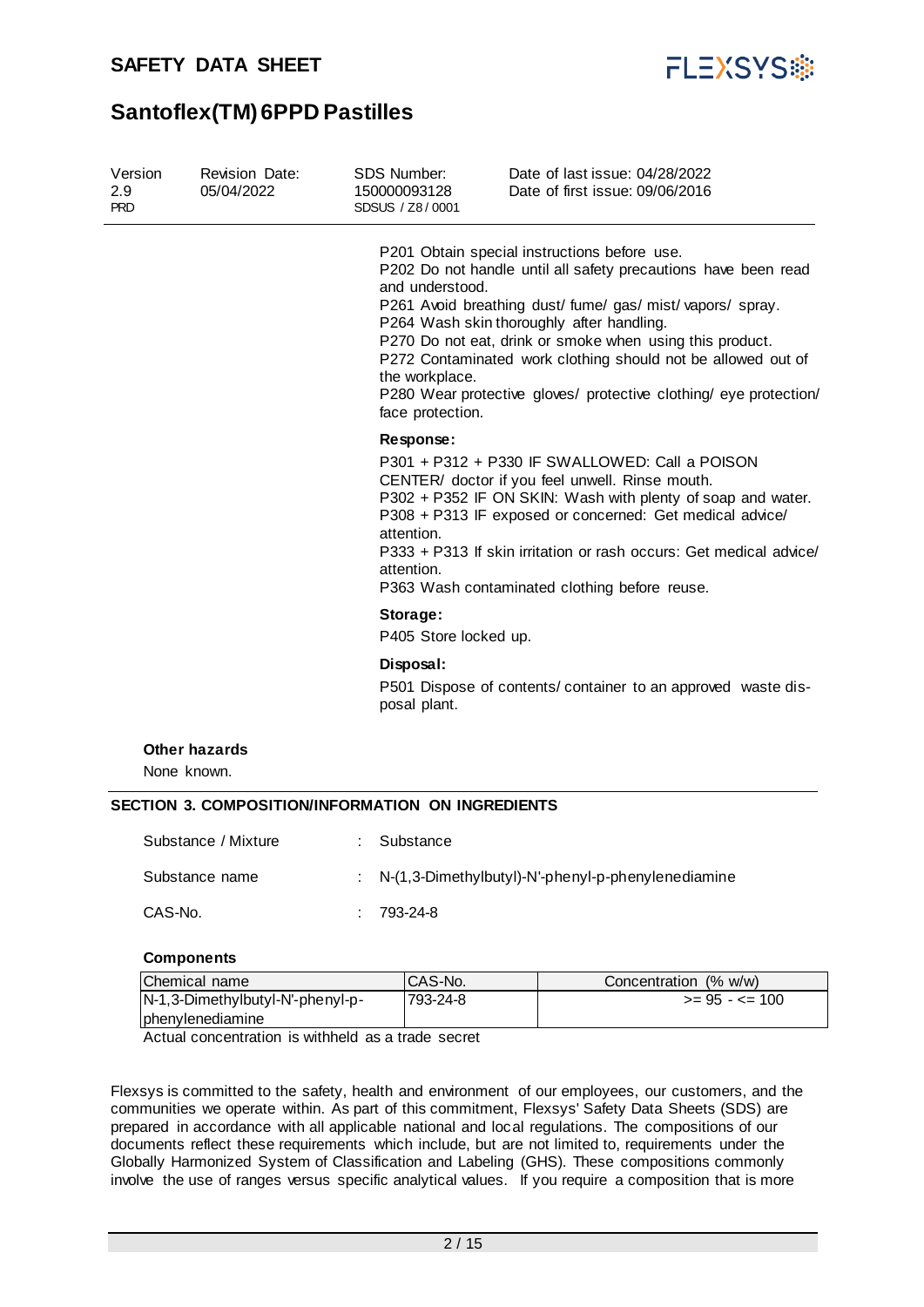

## **Santoflex(TM) 6PPD Pastilles**

| Version<br>2.9<br><b>PRD</b> | Revision Date:<br>05/04/2022 | SDS Number:<br>150000093128<br>SDSUS / Z8/0001 | Date of last issue: 04/28/2022<br>Date of first issue: 09/06/2016 |
|------------------------------|------------------------------|------------------------------------------------|-------------------------------------------------------------------|
|------------------------------|------------------------------|------------------------------------------------|-------------------------------------------------------------------|

specific , please refer to the Certificate of Analysis, sales specification, or contact your Customer Service Representative.

#### **SECTION 4. FIRST AID MEASURES**

| If inhaled                                                        | Remove person to fresh air and keep comfortable for<br>breathing.<br>If breathing is difficult, give oxygen.<br>Consult a physician if necessary.                                                                           |
|-------------------------------------------------------------------|-----------------------------------------------------------------------------------------------------------------------------------------------------------------------------------------------------------------------------|
| In case of skin contact                                           | : Wash off immediately with soap and plenty of water while<br>removing all contaminated clothes and shoes.<br>If skin irritation or rash occurs: Get medical advice/ attention.<br>Wash contaminated clothing before reuse. |
| In case of eye contact                                            | : In case of contact, immediately flush eyes with plenty of water<br>for at least 15 minutes.<br>Get medical attention if symptoms occur.                                                                                   |
| If swallowed                                                      | Rinse mouth.<br>Get medical attention if symptoms occur.<br>Do not induce vomiting unless directed to do so by medical<br>personnel.<br>Never give anything by mouth to an unconscious person.                              |
| Most important symptoms<br>and effects, both acute and<br>delayed | : Harmful if swallowed.<br>May cause an allergic skin reaction.<br>May damage fertility or the unborn child.                                                                                                                |
| Notes to physician                                                | Treat symptomatically.                                                                                                                                                                                                      |

#### **SECTION 5. FIRE-FIGHTING MEASURES**

| Suitable extinguishing media                        | $\sim$ | Water spray<br>Foam<br>Dry powder<br>Carbon dioxide (CO2)                                                            |
|-----------------------------------------------------|--------|----------------------------------------------------------------------------------------------------------------------|
| Unsuitable extinguishing<br>media                   |        | Do not use a solid water stream as it may scatter and spread<br>fire.                                                |
| Specific hazards during fire<br>fighting            |        | : Do not allow run-off from fire fighting to enter drains or water<br>courses.                                       |
| Hazardous combustion prod-<br>ucts                  |        | Carbon oxides<br>Nitrogen oxides (NOx)                                                                               |
| Further information                                 |        | : In case of fire and/or explosion do not breathe fumes.                                                             |
| Special protective equipment :<br>for fire-fighters |        | Wear an approved positive pressure self-contained breathing<br>apparatus in addition to standard fire fighting gear. |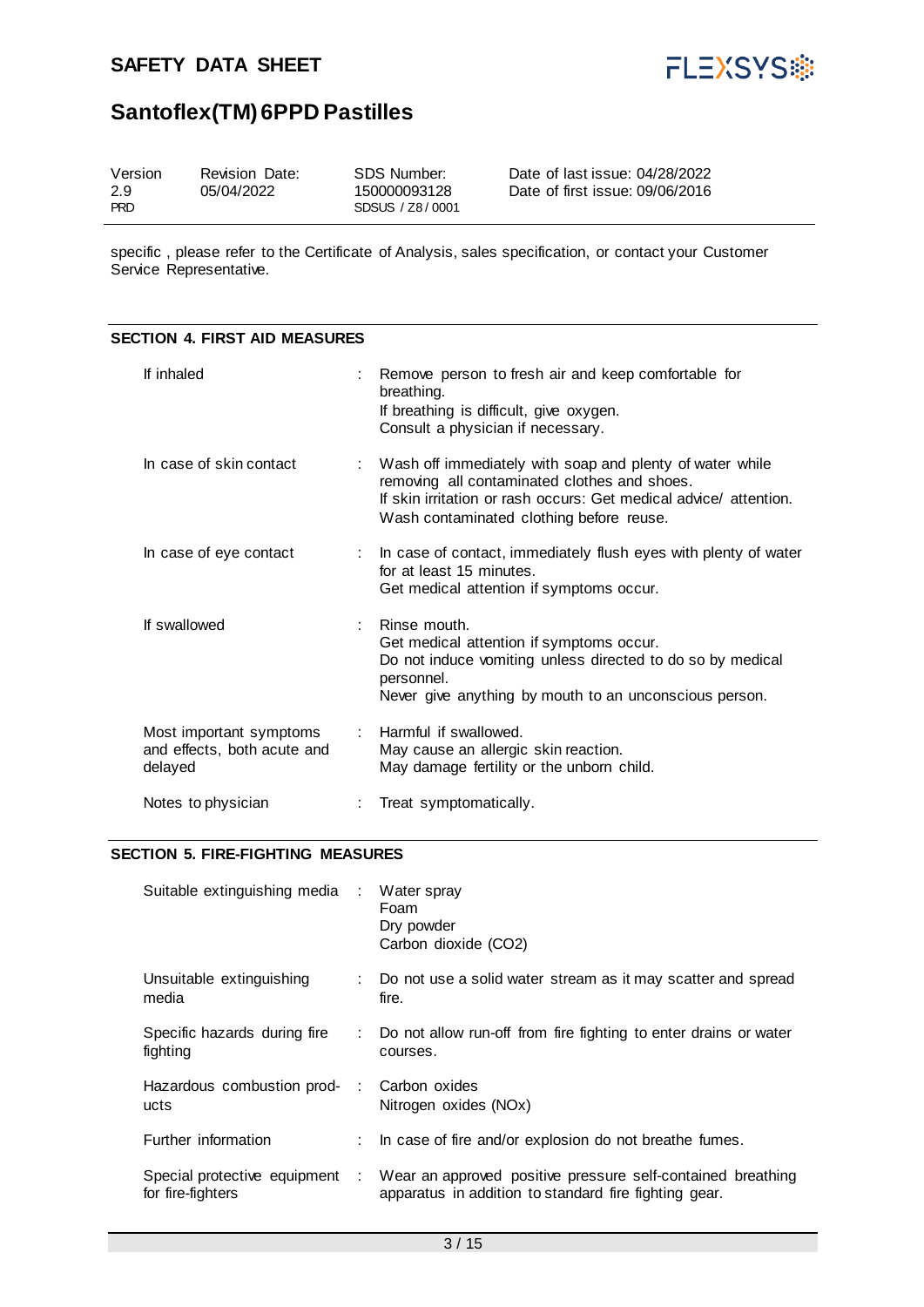

#### **SECTION 6. ACCIDENTAL RELEASE MEASURES**

| Personal precautions, protec-:<br>tive equipment and emer-<br>gency procedures | Wear appropriate personal protective equipment.<br>Avoid prolonged or repeated contact with skin.<br>Avoid breathing dust/fume/gas/mist/vapors/spray.<br>Ensure adequate ventilation.<br>Material can create slippery conditions.<br>Local authorities should be advised if significant spillages<br>cannot be contained. |
|--------------------------------------------------------------------------------|---------------------------------------------------------------------------------------------------------------------------------------------------------------------------------------------------------------------------------------------------------------------------------------------------------------------------|
| Environmental precautions                                                      | : Prevent further leakage or spillage if safe to do so.<br>Avoid release to the environment.<br>Collect spillage.                                                                                                                                                                                                         |
| Methods and materials for<br>containment and cleaning up                       | Sweep up and shovel into suitable containers for disposal.                                                                                                                                                                                                                                                                |

#### **SECTION 7. HANDLING AND STORAGE**

| Advice on safe handling     | : Wear appropriate personal protective equipment.<br>Avoid breathing dust/ fume/ gas/ mist/ vapors/ spray.<br>Handle product only in closed system or provide appropriate<br>exhaust ventilation at machinery.<br>Drain or remove substance from equipment prior to break-in<br>or maintenance.<br>Wash thoroughly after handling.<br>Do not eat, drink or smoke when using this product.<br>Contaminated work clothing should not be allowed out of the<br>workplace. |
|-----------------------------|------------------------------------------------------------------------------------------------------------------------------------------------------------------------------------------------------------------------------------------------------------------------------------------------------------------------------------------------------------------------------------------------------------------------------------------------------------------------|
| Conditions for safe storage | Keep containers tightly closed in a dry, cool and well-<br>ventilated place.                                                                                                                                                                                                                                                                                                                                                                                           |

#### **SECTION 8. EXPOSURE CONTROLS/PERSONAL PROTECTION**

#### **Ingredients with workplace control parameters**

Contains no substances with occupational exposure limit values.

| <b>Engineering measures</b> | : Good general ventilation (typically 10 air changes per hour)<br>should be used. Ventilation rates should be matched to<br>conditions. If applicable, use process enclosures, local<br>exhaust ventilation, or other engineering controls to maintain<br>airborne levels below recommended exposure limits. If<br>exposure limits have not been established, maintain airborne<br>levels to an acceptable level. |
|-----------------------------|-------------------------------------------------------------------------------------------------------------------------------------------------------------------------------------------------------------------------------------------------------------------------------------------------------------------------------------------------------------------------------------------------------------------|
|-----------------------------|-------------------------------------------------------------------------------------------------------------------------------------------------------------------------------------------------------------------------------------------------------------------------------------------------------------------------------------------------------------------------------------------------------------------|

#### **Personal protective equipment**

| Respiratory protection | Use a properly fitted, particulate filter respirator complying |
|------------------------|----------------------------------------------------------------|
|                        | with an approved standard if a risk assessment indicates this  |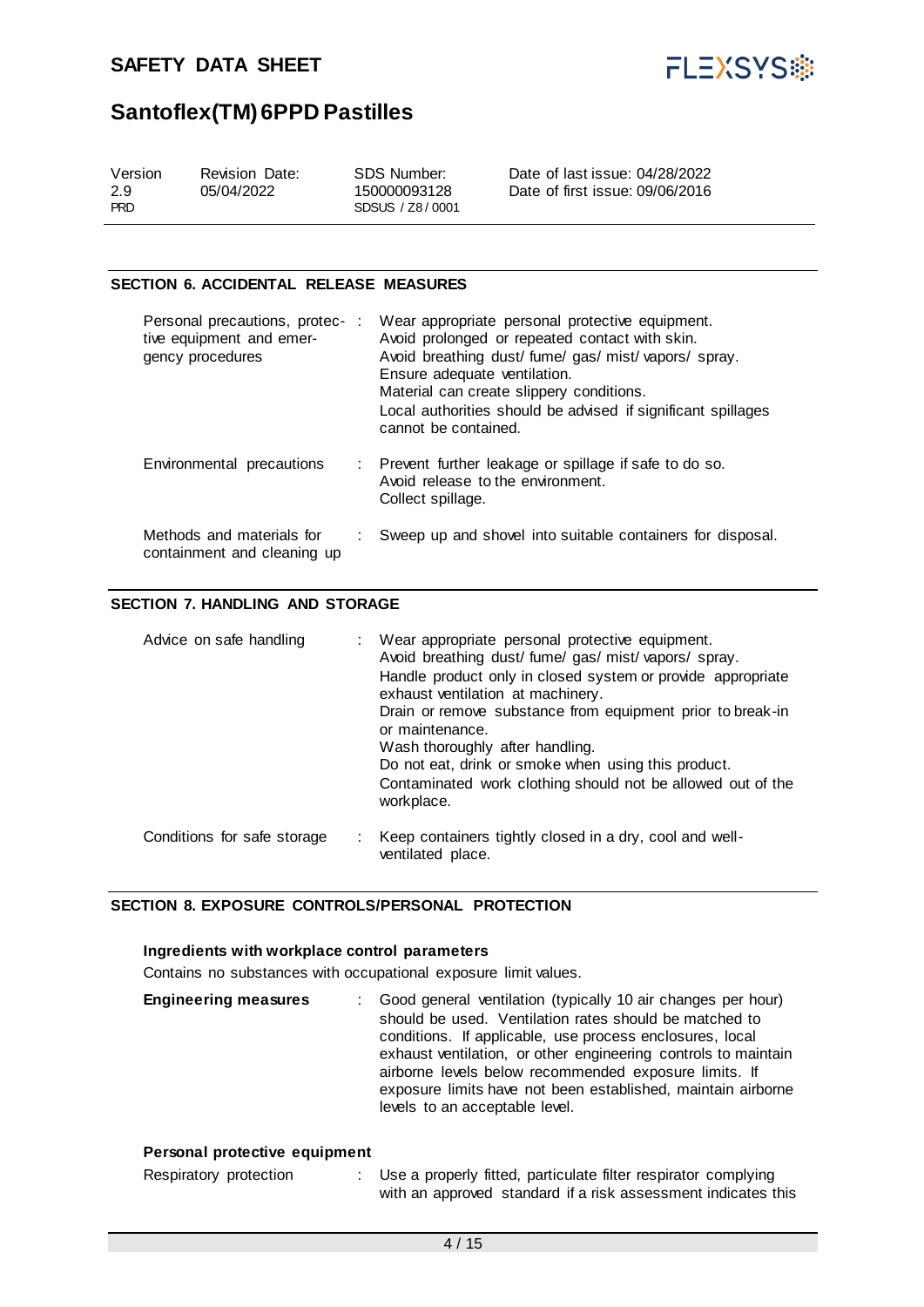

| Version<br>2.9<br><b>PRD</b> | <b>Revision Date:</b><br>05/04/2022 | <b>SDS Number:</b><br>150000093128<br>SDSUS / Z8/0001 |                                                                                                                                                                                                                                                              | Date of last issue: 04/28/2022<br>Date of first issue: 09/06/2016                                                                                                                                                                                                                                                                                       |
|------------------------------|-------------------------------------|-------------------------------------------------------|--------------------------------------------------------------------------------------------------------------------------------------------------------------------------------------------------------------------------------------------------------------|---------------------------------------------------------------------------------------------------------------------------------------------------------------------------------------------------------------------------------------------------------------------------------------------------------------------------------------------------------|
|                              |                                     |                                                       | is necessary.<br>respirator must be worn.                                                                                                                                                                                                                    | Respirator selection, use, and maintenance must be in<br>accordance with regulatory requirements, if applicable.<br>If engineering controls do not maintain airborne<br>concentrations below recommended exposure limits (where<br>applicable) or to an acceptable level (in countries where<br>exposure limits have not been established), an approved |
|                              | Hand protection                     |                                                       |                                                                                                                                                                                                                                                              |                                                                                                                                                                                                                                                                                                                                                         |
|                              | Remarks                             | ÷                                                     | national and local regulations.                                                                                                                                                                                                                              | For prolonged or repeated contact use protective gloves.<br>After contamination with product change the gloves<br>immediately and dispose of them according to relevant                                                                                                                                                                                 |
| Eye protection               |                                     |                                                       | Safety eyewear complying with an approved standard should<br>be used when a risk assessment indicates this is necessary<br>to avoid exposure to liquid splashes, mists, gases or dusts.<br>Wear safety glasses with side shields (or goggles).               |                                                                                                                                                                                                                                                                                                                                                         |
| Skin and body protection     |                                     |                                                       | Personal protective equipment for the body should be<br>selected based on the task being performed and the risks<br>involved and should be approved by a specialist before<br>handling this product.<br>Remove and wash contaminated clothing before re-use. |                                                                                                                                                                                                                                                                                                                                                         |
|                              | Protective measures                 |                                                       |                                                                                                                                                                                                                                                              | Ensure that eye flushing systems and safety showers are<br>located close to the working place.                                                                                                                                                                                                                                                          |

### **SECTION 9. PHYSICAL AND CHEMICAL PROPERTIES**

|        | : Pastilles                               |
|--------|-------------------------------------------|
| $\sim$ | purple, brown                             |
|        | : aromatic                                |
| × 1    | not determined                            |
|        | : not determined                          |
|        | : 120 °F / 49 °C<br>$(1,013$ hPa)         |
| t.     | 325 - 329 °F / 163 - 165 °C<br>(1.33 hPa) |
|        | : 396 °F / 202 °C<br>$(1,013$ hPa)        |
|        |                                           |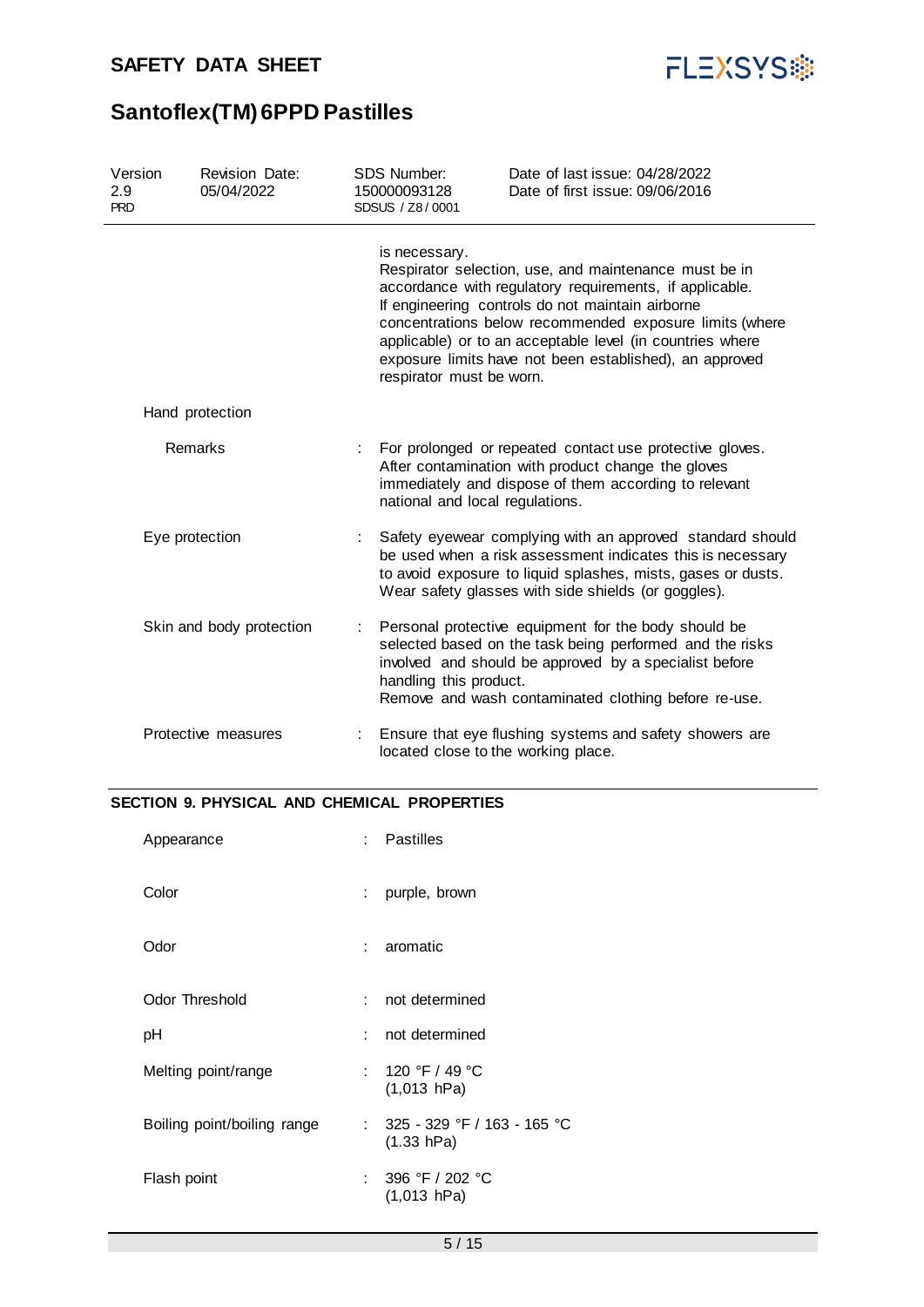

## **Santoflex(TM) 6PPD Pastilles**

| Revision Date:<br>05/04/2022                        | SDS Number:<br>150000093128<br>SDSUS / Z8/0001                                                                                                                                                                                                                                                                                                                                     |                                                          | Date of last issue: 04/28/2022<br>Date of first issue: 09/06/2016                                                                                                                                                                     |
|-----------------------------------------------------|------------------------------------------------------------------------------------------------------------------------------------------------------------------------------------------------------------------------------------------------------------------------------------------------------------------------------------------------------------------------------------|----------------------------------------------------------|---------------------------------------------------------------------------------------------------------------------------------------------------------------------------------------------------------------------------------------|
|                                                     |                                                                                                                                                                                                                                                                                                                                                                                    |                                                          | Method: Pensky-Martens closed cup                                                                                                                                                                                                     |
|                                                     | ÷                                                                                                                                                                                                                                                                                                                                                                                  | not determined                                           |                                                                                                                                                                                                                                       |
|                                                     | ÷                                                                                                                                                                                                                                                                                                                                                                                  |                                                          |                                                                                                                                                                                                                                       |
| Upper explosion limit / Upper<br>flammability limit |                                                                                                                                                                                                                                                                                                                                                                                    | not determined                                           |                                                                                                                                                                                                                                       |
|                                                     | ÷                                                                                                                                                                                                                                                                                                                                                                                  |                                                          |                                                                                                                                                                                                                                       |
|                                                     | ÷                                                                                                                                                                                                                                                                                                                                                                                  | not determined                                           |                                                                                                                                                                                                                                       |
|                                                     | ÷.                                                                                                                                                                                                                                                                                                                                                                                 |                                                          |                                                                                                                                                                                                                                       |
|                                                     |                                                                                                                                                                                                                                                                                                                                                                                    |                                                          |                                                                                                                                                                                                                                       |
|                                                     |                                                                                                                                                                                                                                                                                                                                                                                    |                                                          |                                                                                                                                                                                                                                       |
|                                                     |                                                                                                                                                                                                                                                                                                                                                                                    | soluble                                                  |                                                                                                                                                                                                                                       |
|                                                     | ÷                                                                                                                                                                                                                                                                                                                                                                                  |                                                          |                                                                                                                                                                                                                                       |
|                                                     |                                                                                                                                                                                                                                                                                                                                                                                    | 1022 °F / 550 °C<br>Method: VDI 2263 Blatt 1 2.6<br>Dust |                                                                                                                                                                                                                                       |
|                                                     | ÷.                                                                                                                                                                                                                                                                                                                                                                                 |                                                          |                                                                                                                                                                                                                                       |
|                                                     | ÷                                                                                                                                                                                                                                                                                                                                                                                  | not determined                                           |                                                                                                                                                                                                                                       |
|                                                     | ÷                                                                                                                                                                                                                                                                                                                                                                                  | Not classified                                           |                                                                                                                                                                                                                                       |
|                                                     |                                                                                                                                                                                                                                                                                                                                                                                    | Not classified                                           |                                                                                                                                                                                                                                       |
|                                                     |                                                                                                                                                                                                                                                                                                                                                                                    | 268.44 g/mol                                             |                                                                                                                                                                                                                                       |
|                                                     | Evaporation rate<br>Flammability (solid, gas)<br>Vapor pressure<br>Relative vapor density<br>Relative density<br>Density<br>Solubility(ies)<br>Water solubility<br>Solubility in other solvents<br>Partition coefficient: n-<br>octanol/water<br>Autoignition temperature<br>Viscosity<br>Viscosity, kinematic<br>Explosive properties<br>Oxidizing properties<br>Molecular weight | ÷<br>Decomposition temperature                           | Not classified as hazardous.<br>0.000036 hPa (77 °F / 25 °C)<br>0.995 (122 °F / 50 °C)<br>995 kg/m3 (122 °F / 50 °C)<br>0.001 g/l $(122 °F / 50 °C)$<br>Solvent: Hydrocarbons<br>log Pow: 4.68 (68 °F / 20 °C)<br>> 392 °F / > 200 °C |

### **SECTION 10. STABILITY AND REACTIVITY**

| Reactivity                                            |    | : None reasonably foreseeable.  |
|-------------------------------------------------------|----|---------------------------------|
| Chemical stability                                    | t. | Stable under normal conditions. |
| Possibility of hazardous reac- : None known.<br>tions |    |                                 |
| Conditions to avoid                                   |    | : Heating in air.               |
| Incompatible materials                                | t. | Strong oxidizing agents         |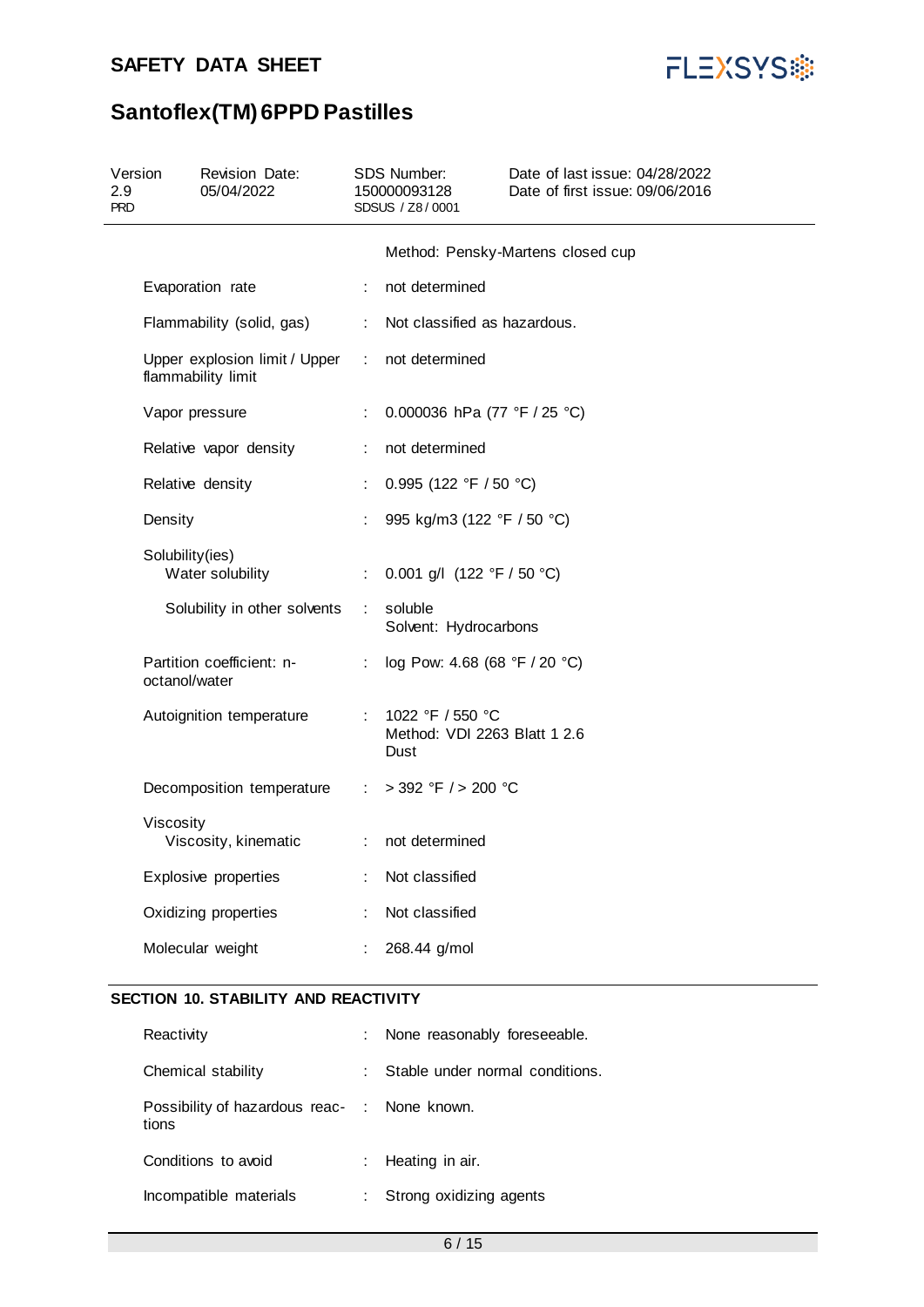

| Version<br>2.9<br><b>PRD</b> | <b>Revision Date:</b><br>05/04/2022                                                                 | SDS Number:<br>Date of last issue: 04/28/2022<br>Date of first issue: 09/06/2016<br>150000093128<br>SDSUS / Z8/0001 |  |  |
|------------------------------|-----------------------------------------------------------------------------------------------------|---------------------------------------------------------------------------------------------------------------------|--|--|
| products                     |                                                                                                     | Hazardous decomposition : Emits acrid smoke and fumes when heated to decomposition.                                 |  |  |
|                              | SECTION 11. TOXICOLOGICAL INFORMATION                                                               |                                                                                                                     |  |  |
|                              | <b>Acute toxicity</b><br>Harmful if swallowed.                                                      |                                                                                                                     |  |  |
| Product:                     |                                                                                                     |                                                                                                                     |  |  |
|                              | Acute oral toxicity                                                                                 | : LD50 Oral (Rat): 893 mg/kg                                                                                        |  |  |
|                              | Acute dermal toxicity                                                                               | : LD50 Dermal (Rabbit): $> 7,940$ mg/kg                                                                             |  |  |
|                              | <b>Components:</b>                                                                                  |                                                                                                                     |  |  |
|                              |                                                                                                     | N-1,3-Dimethylbutyl-N'-phenyl-p-phenylenediamine:                                                                   |  |  |
|                              | Acute oral toxicity                                                                                 | : LD50 Oral (Rat): 893 mg/kg                                                                                        |  |  |
|                              | Acute dermal toxicity                                                                               | : LD50 Dermal (Rabbit): > 7,940 mg/kg                                                                               |  |  |
| <b>Product:</b><br>Species   | <b>Skin corrosion/irritation</b><br>Not classified based on available information.<br>Exposure time | Rabbit<br>72 h                                                                                                      |  |  |
| Result                       |                                                                                                     | No skin irritation                                                                                                  |  |  |
|                              | <b>Components:</b>                                                                                  |                                                                                                                     |  |  |
|                              |                                                                                                     | N-1,3-Dimethylbutyl-N'-phenyl-p-phenylenediamine:                                                                   |  |  |
| Species<br>Result            | Exposure time                                                                                       | Rabbit<br>72 h<br>No skin irritation                                                                                |  |  |
|                              | Serious eye damage/eye irritation                                                                   |                                                                                                                     |  |  |
|                              | Not classified based on available information.                                                      |                                                                                                                     |  |  |
| <b>Product:</b>              |                                                                                                     |                                                                                                                     |  |  |
| Species<br>Result            | Exposure time                                                                                       | Rabbit<br>slight<br>72 h                                                                                            |  |  |
|                              | <b>Components:</b>                                                                                  |                                                                                                                     |  |  |
|                              |                                                                                                     | N-1,3-Dimethylbutyl-N'-phenyl-p-phenylenediamine:                                                                   |  |  |

| <b>Species</b> | : Rabbit   |
|----------------|------------|
| Result         | $:$ slight |
| Exposure time  | : 72 h     |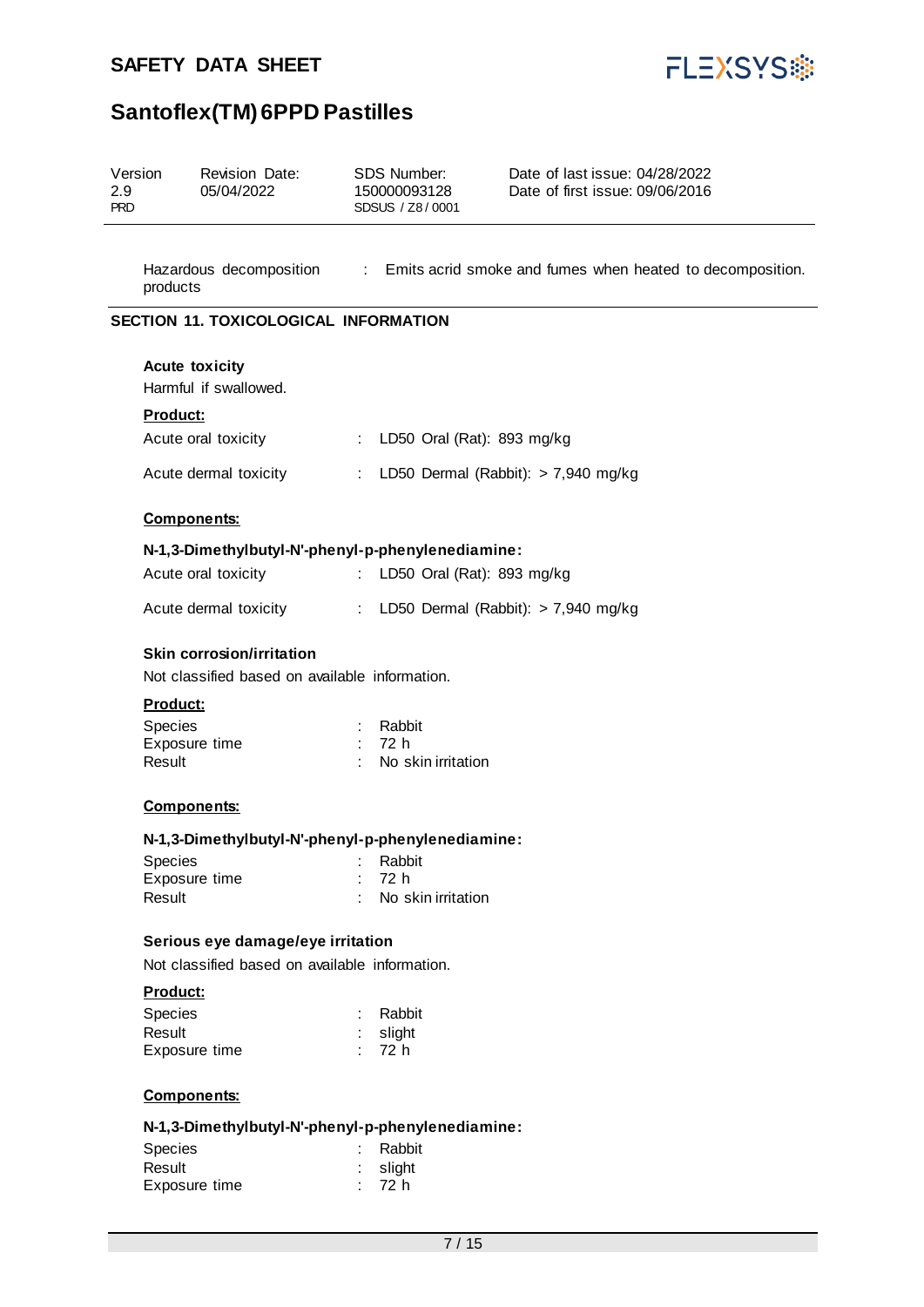

## **Santoflex(TM) 6PPD Pastilles**

| Version<br>2.9<br>PRD | Revision Date:<br>05/04/2022 | SDS Number:<br>150000093128<br>SDSUS / Z8/0001 | Date of last issue: 04/28/2022<br>Date of first issue: 09/06/2016 |
|-----------------------|------------------------------|------------------------------------------------|-------------------------------------------------------------------|
|-----------------------|------------------------------|------------------------------------------------|-------------------------------------------------------------------|

#### **Respiratory or skin sensitization**

#### **Skin sensitization**

May cause an allergic skin reaction.

#### **Respiratory sensitization**

Not classified based on available information.

#### **Product:**

| Test Type<br><b>Species</b><br>Result | : Skin sensitization<br>: Guinea pig<br>: May cause sensitization by skin contact. |
|---------------------------------------|------------------------------------------------------------------------------------|
| Test Type<br>Result                   | : Human experience<br>: May cause sensitization by skin contact.                   |

#### **Components:**

#### **N-1,3-Dimethylbutyl-N'-phenyl-p-phenylenediamine:**

| Test Type<br><b>Species</b><br>Result | : Skin sensitization<br>: Guinea pig<br>: May cause sensitization by skin contact. |
|---------------------------------------|------------------------------------------------------------------------------------|
| Test Type<br>Result                   | : Human experience<br>: May cause sensitization by skin contact.                   |

#### **Germ cell mutagenicity**

Not classified based on available information.

#### **Product:**

| Genotoxicity in vitro | : Test Type: Mutagenicity - Bacterial<br>Metabolic activation: +/- activation<br>Method: Bacterial Reverse Mutation Assay<br>Result: negative |
|-----------------------|-----------------------------------------------------------------------------------------------------------------------------------------------|
|                       | Metabolic activation: +/- activation<br>Method: In vitro Mammalian Chromosome Aberration Test<br>Result: positive                             |
| Genotoxicity in vivo  | Test Type: various<br>Species: Rat<br>Result: negative                                                                                        |

#### **Components:**

#### **N-1,3-Dimethylbutyl-N'-phenyl-p-phenylenediamine:**

| Genotoxicity in vitro | : Test Type: Mutagenicity - Bacterial    |
|-----------------------|------------------------------------------|
|                       | Metabolic activation: +/- activation     |
|                       | Method: Bacterial Reverse Mutation Assay |
|                       | Result: negative                         |
|                       |                                          |

Metabolic activation: +/- activation Method: In vitro Mammalian Chromosome Aberration Test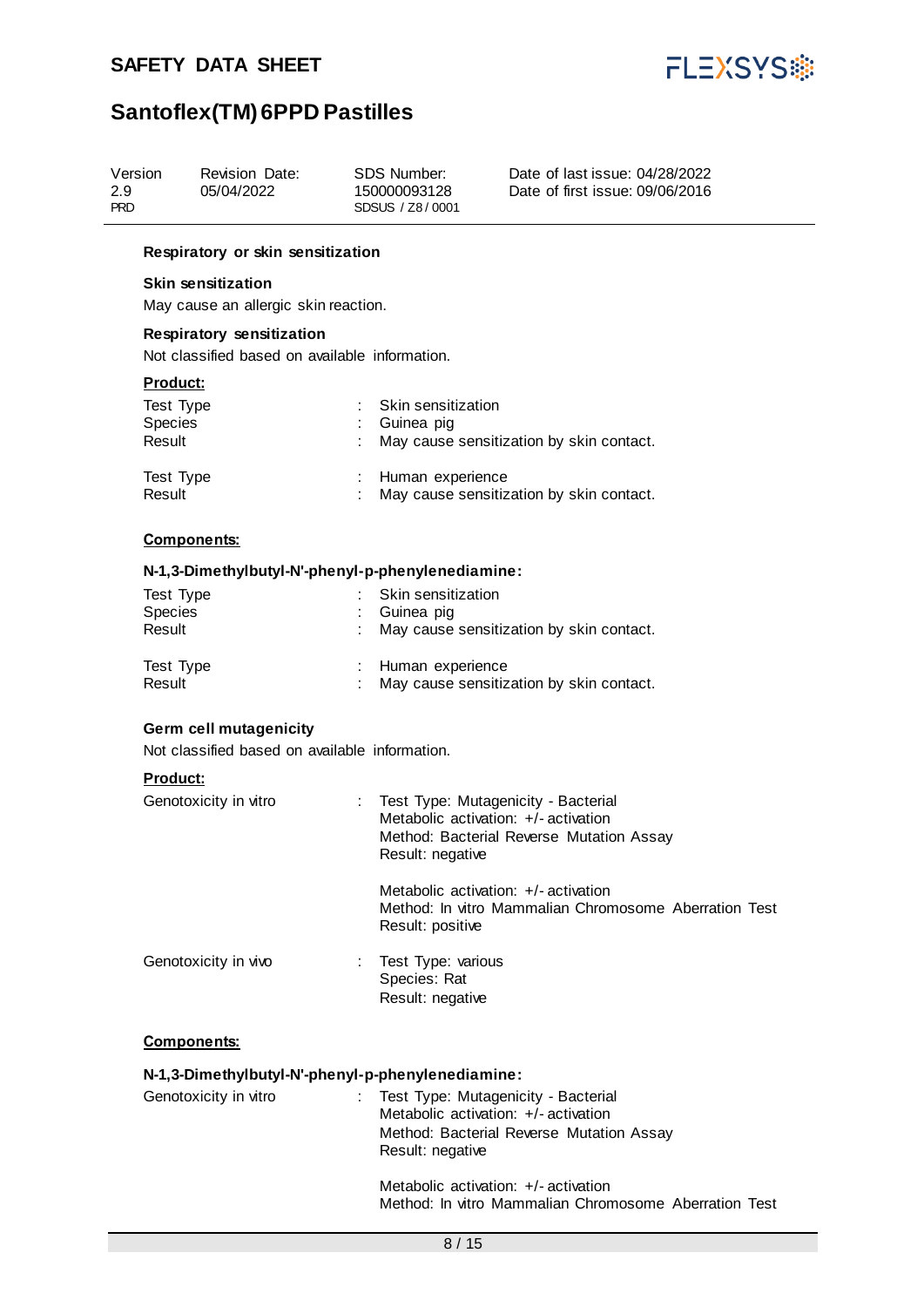

| Version<br>2.9<br><b>PRD</b> |                                                                           | Revision Date:<br>05/04/2022                                      |                                                                                                                                                             | <b>SDS Number:</b><br>150000093128<br>SDSUS / Z8/0001                                                                                                                                                                                     | Date of last issue: 04/28/2022<br>Date of first issue: 09/06/2016                                                                                                                                                                                                                            |  |  |
|------------------------------|---------------------------------------------------------------------------|-------------------------------------------------------------------|-------------------------------------------------------------------------------------------------------------------------------------------------------------|-------------------------------------------------------------------------------------------------------------------------------------------------------------------------------------------------------------------------------------------|----------------------------------------------------------------------------------------------------------------------------------------------------------------------------------------------------------------------------------------------------------------------------------------------|--|--|
|                              |                                                                           | Genotoxicity in vivo                                              |                                                                                                                                                             | Result: positive<br>Test Type: various<br>Species: Rat<br>Result: negative                                                                                                                                                                |                                                                                                                                                                                                                                                                                              |  |  |
|                              |                                                                           | Carcinogenicity<br>Not classified based on available information. |                                                                                                                                                             |                                                                                                                                                                                                                                           |                                                                                                                                                                                                                                                                                              |  |  |
|                              | Product:                                                                  |                                                                   |                                                                                                                                                             |                                                                                                                                                                                                                                           |                                                                                                                                                                                                                                                                                              |  |  |
|                              | <b>Species</b><br>Method<br>Remarks                                       | <b>Application Route</b>                                          |                                                                                                                                                             | Rat, male and female<br>Ingestion<br><b>OECD Test Guideline 451</b>                                                                                                                                                                       | Based on available data, the classification criteria are not met.                                                                                                                                                                                                                            |  |  |
|                              | <b>Components:</b>                                                        |                                                                   |                                                                                                                                                             |                                                                                                                                                                                                                                           |                                                                                                                                                                                                                                                                                              |  |  |
|                              |                                                                           | N-1,3-Dimethylbutyl-N'-phenyl-p-phenylenediamine:                 |                                                                                                                                                             |                                                                                                                                                                                                                                           |                                                                                                                                                                                                                                                                                              |  |  |
|                              | Species                                                                   |                                                                   |                                                                                                                                                             | Rat, male and female                                                                                                                                                                                                                      |                                                                                                                                                                                                                                                                                              |  |  |
|                              | Method                                                                    | <b>Application Route</b>                                          |                                                                                                                                                             | Ingestion<br>OECD Test Guideline 451                                                                                                                                                                                                      |                                                                                                                                                                                                                                                                                              |  |  |
|                              | Remarks                                                                   |                                                                   |                                                                                                                                                             |                                                                                                                                                                                                                                           | Based on available data, the classification criteria are not met.                                                                                                                                                                                                                            |  |  |
|                              | <b>IARC</b><br><b>OSHA</b>                                                |                                                                   | No ingredient of this product present at levels greater than or equal to 0.1% is<br>identified as probable, possible or confirmed human carcinogen by IARC. |                                                                                                                                                                                                                                           |                                                                                                                                                                                                                                                                                              |  |  |
|                              |                                                                           |                                                                   | No component of this product present at levels greater than or equal to 0.1% is<br>on OSHA's list of regulated carcinogens.                                 |                                                                                                                                                                                                                                           |                                                                                                                                                                                                                                                                                              |  |  |
|                              | <b>NTP</b>                                                                |                                                                   | No ingredient of this product present at levels greater than or equal to 0.1% is<br>identified as a known or anticipated carcinogen by NTP.                 |                                                                                                                                                                                                                                           |                                                                                                                                                                                                                                                                                              |  |  |
|                              | <b>Reproductive toxicity</b><br>May damage fertility or the unborn child. |                                                                   |                                                                                                                                                             |                                                                                                                                                                                                                                           |                                                                                                                                                                                                                                                                                              |  |  |
|                              | Product:                                                                  |                                                                   |                                                                                                                                                             |                                                                                                                                                                                                                                           |                                                                                                                                                                                                                                                                                              |  |  |
|                              |                                                                           | Effects on fertility                                              | ÷                                                                                                                                                           | Species: Rat, male<br>Application Route: Oral<br>Fertility: NOAEL: 60 mg/kg/day<br>Method: OECD Test Guideline 443<br>Species: Rat, female<br>Application Route: Oral<br>Fertility: NOAEL: 7 mg/kg/day<br>Method: OECD Test Guideline 443 | General Toxicity Parent: NOAEL: 60 mg/kg/day<br>General Toxicity F1: NOAEL: 60 mg/kg/day<br>Early Embryonic Development: NOAEL: 20 mg/kg/day<br>General Toxicity Parent: NOAEL: 60 mg/kg/day<br>General Toxicity F1: NOAEL: 60 mg/kg/day<br>Early Embryonic Development: NOAEL: 20 mg/kg/day |  |  |
|                              |                                                                           |                                                                   |                                                                                                                                                             |                                                                                                                                                                                                                                           |                                                                                                                                                                                                                                                                                              |  |  |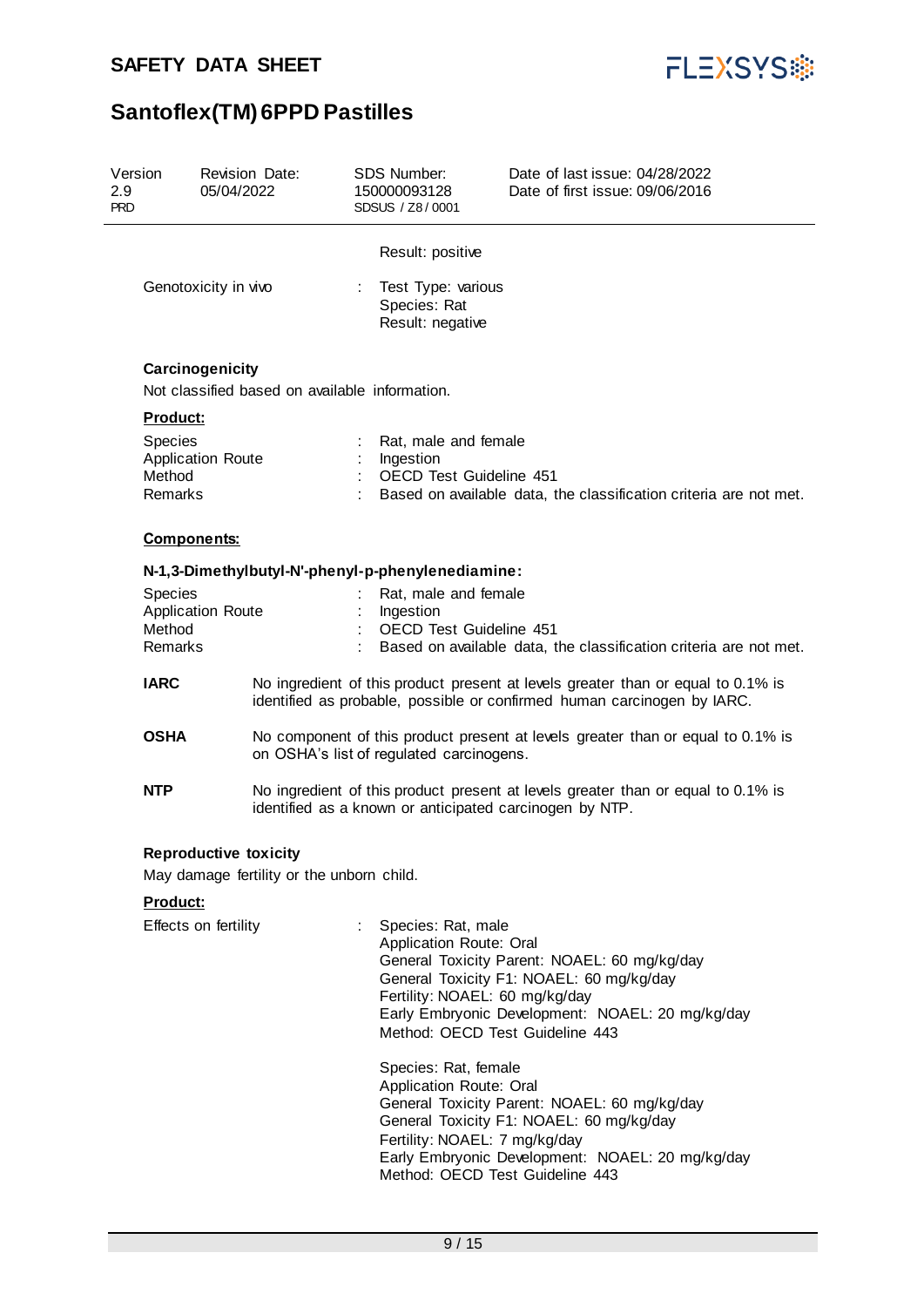

| Version<br>2.9<br><b>PRD</b> | Revision Date:<br>05/04/2022 | SDS Number:<br>150000093128<br>SDSUS / Z8/0001 | Date of last issue: 04/28/2022<br>Date of first issue: 09/06/2016 |
|------------------------------|------------------------------|------------------------------------------------|-------------------------------------------------------------------|
|                              |                              |                                                |                                                                   |

#### **Components:**

#### **N-1,3-Dimethylbutyl-N'-phenyl-p-phenylenediamine:**

| Effects on fertility | : Species: Rat, male                             |
|----------------------|--------------------------------------------------|
|                      | Application Route: Oral                          |
|                      | General Toxicity Parent: NOAEL: 60 mg/kg/day     |
|                      | General Toxicity F1: NOAEL: 60 mg/kg/day         |
|                      | Fertility: NOAEL: 60 mg/kg/day                   |
|                      | Early Embryonic Development: NOAEL: 20 mg/kg/day |
|                      | Method: OECD Test Guideline 443                  |
|                      |                                                  |

Species: Rat, female Application Route: Oral General Toxicity Parent: NOAEL: 60 mg/kg/day General Toxicity F1: NOAEL: 60 mg/kg/day Fertility: NOAEL: 7 mg/kg/day Early Embryonic Development: NOAEL: 20 mg/kg/day Method: OECD Test Guideline 443

#### **STOT-single exposure**

Not classified based on available information.

#### **Components:**

#### **N-1,3-Dimethylbutyl-N'-phenyl-p-phenylenediamine:**

Assessment : Not classified

#### **STOT-repeated exposure**

Not classified based on available information.

#### **Components:**

#### **N-1,3-Dimethylbutyl-N'-phenyl-p-phenylenediamine:**

Assessment : Not classified

#### **Repeated dose toxicity**

#### **Components:**

#### **N-1,3-Dimethylbutyl-N'-phenyl-p-phenylenediamine:**

| <b>Species</b><br><b>NOAEL</b><br><b>Application Route</b><br>Exposure time | Rat, male and female<br>$: 20$ mg/kg<br>by gavage<br>$: 28 \text{ days}$ |
|-----------------------------------------------------------------------------|--------------------------------------------------------------------------|
| <b>Species</b><br><b>NOAEL</b><br><b>Application Route</b><br>Exposure time | Rat, male and female<br>$13.5 \text{ mg/kg}$<br>in feed<br>$: 2$ vear    |

#### **Aspiration toxicity**

Not classified based on available information.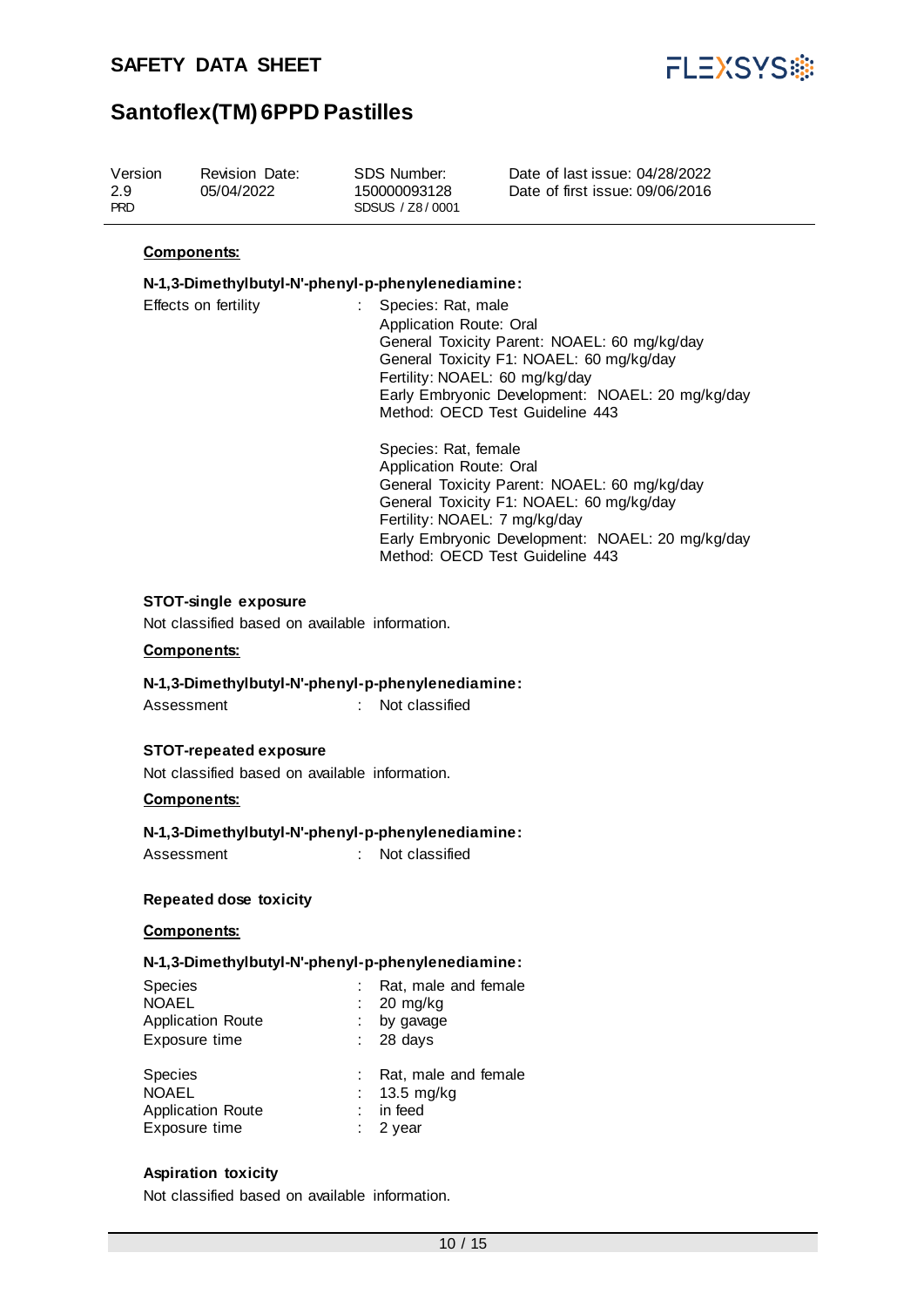

| Version<br>2.9<br><b>PRD</b>  | Revision Date:<br>05/04/2022          |                | SDS Number:<br>150000093128<br>SDSUS / Z8/0001 | Date of last issue: 04/28/2022<br>Date of first issue: 09/06/2016 |
|-------------------------------|---------------------------------------|----------------|------------------------------------------------|-------------------------------------------------------------------|
| <b>Product:</b>               | Not classified                        |                |                                                |                                                                   |
|                               | <b>Experience with human exposure</b> |                |                                                |                                                                   |
| <b>Product:</b><br>Inhalation |                                       | ٠              | Remarks: None known.                           |                                                                   |
|                               | Skin contact                          |                |                                                | Remarks: May cause an allergic skin reaction.                     |
| Eye contact                   |                                       | $\blacksquare$ | Remarks: None known.                           |                                                                   |
| Ingestion                     |                                       | ٠              | Remarks: Harmful if swallowed.                 |                                                                   |
|                               |                                       |                |                                                |                                                                   |

### **SECTION 12. ECOLOGICAL INFORMATION**

#### **Ecotoxicity**

#### **Components:**

#### **N-1,3-Dimethylbutyl-N'-phenyl-p-phenylenediamine:**

| Toxicity to fish                              | LC50 (Oryzias latipes (Japanese medaka)): 0.028 mg/l<br>Exposure time: 96 h                                                                          |  |
|-----------------------------------------------|------------------------------------------------------------------------------------------------------------------------------------------------------|--|
| aquatic invertebrates                         | Toxicity to daphnia and other : EC50 (Daphnia magna (Water flea)): 0.13 mg/l<br>Exposure time: 48 h<br>Remarks: Read-across from a similar material  |  |
| Toxicity to algae/aquatic<br>plants           | : EC50 (Pseudokirchneriella subcapitata (green algae)): 0.335<br>mg/l<br>Exposure time: 72 h<br>Remarks: Read-across from a similar material         |  |
|                                               | NOEC: 0.23 mg/l<br>Exposure time: 72 h<br>Remarks: Read-across from a similar material                                                               |  |
| icity)                                        | Toxicity to fish (Chronic tox- : NOEC (Oryzias latipes (Japanese medaka)): 0.0037 mg/l<br>Exposure time: 30 d                                        |  |
| aquatic invertebrates (Chron-<br>ic toxicity) | Toxicity to daphnia and other : NOEC (Daphnia magna (Water flea)): 0.007 mg/l<br>Exposure time: 21 d<br>Remarks: Read-across from a similar material |  |

#### **Persistence and degradability**

#### **Components:**

#### **N-1,3-Dimethylbutyl-N'-phenyl-p-phenylenediamine:**

| Biodegradability | Method: Ready Biodegradability: Modified MITI Test (I) |
|------------------|--------------------------------------------------------|
|                  | Remarks: Not readily biodegradable.                    |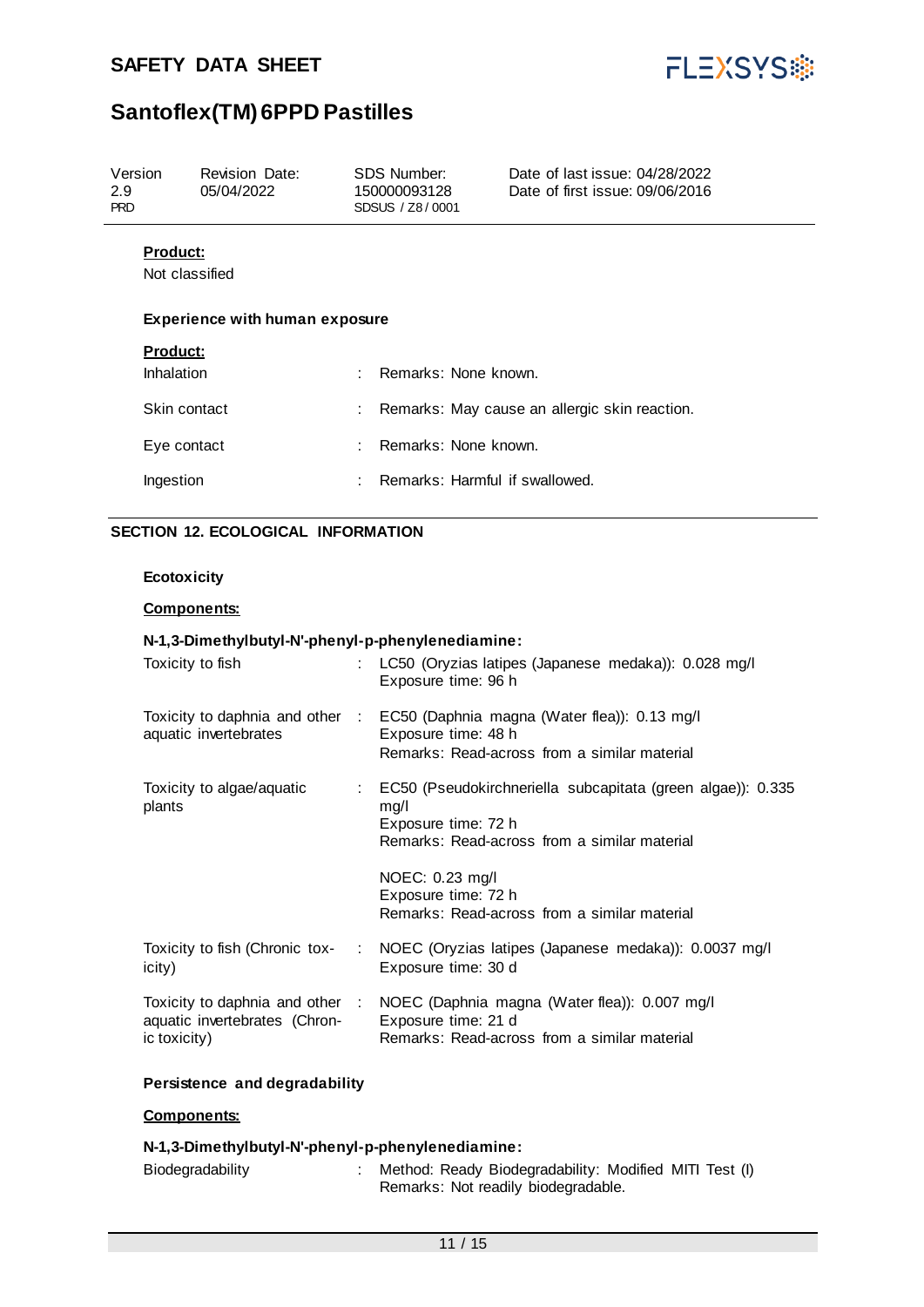

| Version<br>2.9<br><b>PRD</b> |                         | Revision Date:<br>05/04/2022                                                             | <b>SDS Number:</b><br>150000093128<br>SDSUS / Z8/0001 | Date of last issue: 04/28/2022<br>Date of first issue: 09/06/2016                                        |
|------------------------------|-------------------------|------------------------------------------------------------------------------------------|-------------------------------------------------------|----------------------------------------------------------------------------------------------------------|
|                              | Stability in water      |                                                                                          | Degradation half life: 2.9 h<br>Hydrolysis: at 24 °C  |                                                                                                          |
|                              |                         | <b>Bioaccumulative potential</b>                                                         |                                                       |                                                                                                          |
|                              | <b>Components:</b>      |                                                                                          |                                                       |                                                                                                          |
|                              |                         | N-1,3-Dimethylbutyl-N'-phenyl-p-phenylenediamine:                                        |                                                       |                                                                                                          |
|                              |                         | Bioaccumulation                                                                          |                                                       | Bioconcentration factor (BCF): 569<br>Remarks: Bioaccumulation is unlikely.                              |
|                              | octanol/water           | Partition coefficient: n-                                                                | log Pow: 4.68 (68 °F / 20 °C)                         |                                                                                                          |
|                              |                         | <b>Mobility in soil</b>                                                                  |                                                       |                                                                                                          |
|                              | <b>Components:</b>      |                                                                                          |                                                       |                                                                                                          |
|                              |                         | N-1,3-Dimethylbutyl-N'-phenyl-p-phenylenediamine:                                        |                                                       |                                                                                                          |
|                              |                         | Distribution among environ- : log Koc: 3.45<br>mental compartments                       | Method: QSAR model                                    |                                                                                                          |
|                              |                         | Other adverse effects<br>No data available<br><b>SECTION 13. DISPOSAL CONSIDERATIONS</b> |                                                       |                                                                                                          |
|                              |                         |                                                                                          |                                                       |                                                                                                          |
|                              |                         | Disposal methods                                                                         |                                                       |                                                                                                          |
|                              |                         | Waste from residues                                                                      |                                                       | Dispose of in accordance with local regulations.                                                         |
|                              |                         | <b>SECTION 14. TRANSPORT INFORMATION</b>                                                 |                                                       |                                                                                                          |
|                              |                         | <b>International Regulations</b>                                                         |                                                       |                                                                                                          |
|                              | <b>IATA-DGR</b>         |                                                                                          |                                                       |                                                                                                          |
|                              | UN/ID No.               |                                                                                          | <b>UN 3077</b>                                        |                                                                                                          |
|                              |                         | Proper shipping name                                                                     |                                                       | Environmentally hazardous substance, solid, n.o.s.<br>(N-1,3-Dimethylbutyl-N'-phenyl-p-phenylenediamine) |
|                              | Class                   |                                                                                          | 9<br>$\mathbf{III}$                                   |                                                                                                          |
|                              | Packing group<br>Labels |                                                                                          | Miscellaneous                                         |                                                                                                          |
|                              | aircraft)               | Packing instruction (cargo                                                               | 956                                                   |                                                                                                          |
|                              | ger aircraft)           | Packing instruction (passen-                                                             | 956                                                   |                                                                                                          |
|                              | <b>IMDG-Code</b>        |                                                                                          |                                                       |                                                                                                          |
|                              | UN number               |                                                                                          | <b>UN 3077</b>                                        |                                                                                                          |
|                              |                         | Proper shipping name                                                                     | N.O.S.                                                | ENVIRONMENTALLY HAZARDOUS SUBSTANCE, SOLID,                                                              |
|                              |                         |                                                                                          |                                                       | (N-1,3-Dimethylbutyl-N'-phenyl-p-phenylenediamine)                                                       |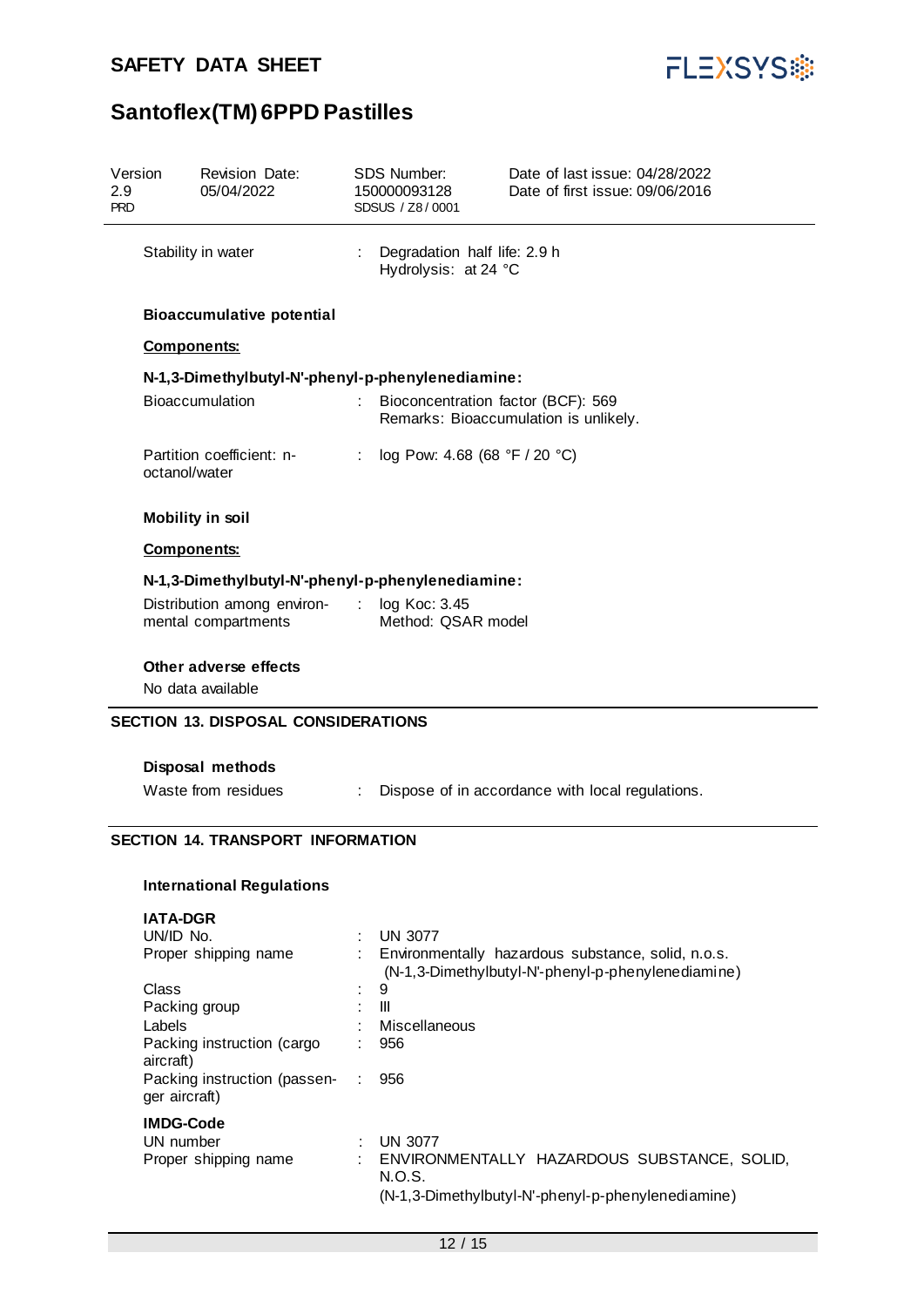

| Version<br>$2.9^{\circ}$<br><b>PRD</b> | <b>Revision Date:</b><br>05/04/2022                              | <b>SDS Number:</b><br>150000093128<br>SDSUS / Z8/0001 | Date of last issue: 04/28/2022<br>Date of first issue: 09/06/2016                                                                                                                                                                                                                                  |
|----------------------------------------|------------------------------------------------------------------|-------------------------------------------------------|----------------------------------------------------------------------------------------------------------------------------------------------------------------------------------------------------------------------------------------------------------------------------------------------------|
|                                        | Class<br>Packing group<br>Labels<br>EmS Code<br>Marine pollutant | 9<br>$\mathbf{m}$<br>9<br>F-A, S-F<br>÷.<br>yes       |                                                                                                                                                                                                                                                                                                    |
|                                        | Not applicable for product as supplied.                          |                                                       | Transport in bulk according to Annex II of MARPOL 73/78 and the IBC Code                                                                                                                                                                                                                           |
|                                        | Domestic regulation                                              |                                                       |                                                                                                                                                                                                                                                                                                    |
|                                        | <b>49 CFR</b><br>Not regulated as a dangerous good<br>Remarks    |                                                       | Shipping in package sizes of less than 5 L (liquids) or 5 KG<br>(solids) may lead to a non-regulated classification.                                                                                                                                                                               |
|                                        | Special precautions for user                                     |                                                       |                                                                                                                                                                                                                                                                                                    |
|                                        | Remarks                                                          |                                                       | Shipping in package sizes of less than 5 L (liquids) or 5 KG<br>(solids) may lead to a non-regulated classification.                                                                                                                                                                               |
|                                        |                                                                  |                                                       | The transport classification(s) provided herein are for informational purposes only, and solely<br>based upon the properties of the unpackaged material as it is described within this Safety Data<br>Sheet. Transportation classifications may vary by mode of transportation, package sizes, and |

variations in regional or country regulations.

#### **SECTION 15. REGULATORY INFORMATION**

#### **CERCLA Reportable Quantity**

This material does not contain any components with a CERCLA RQ.

#### **SARA 304 Extremely Hazardous Substances Reportable Quantity**

This material does not contain any components with a section 304 EHS RQ.

#### **SARA 302 Extremely Hazardous Substances Threshold Planning Quantity**

This material does not contain any components with a section 302 EHS TPQ.

| SARA 311/312 Hazards | : Respiratory or skin sensitization<br>Reproductive toxicity<br>Acute toxicity (any route of exposure)                                                                                  |
|----------------------|-----------------------------------------------------------------------------------------------------------------------------------------------------------------------------------------|
| <b>SARA 313</b>      | This material does not contain any chemical components with<br>known CAS numbers that exceed the threshold (De Minimis)<br>reporting levels established by SARA Title III, Section 313. |

#### **California Prop. 65**

This product does not contain any chemicals known to the State of California to cause cancer, birth, or any other reproductive defects.

| The ingredients of this product are reported in the following inventories: |  |                                                         |  |
|----------------------------------------------------------------------------|--|---------------------------------------------------------|--|
| TCSI                                                                       |  | : On the inventory, or in compliance with the inventory |  |
| TSCA                                                                       |  | All substances listed as active on the TSCA inventory   |  |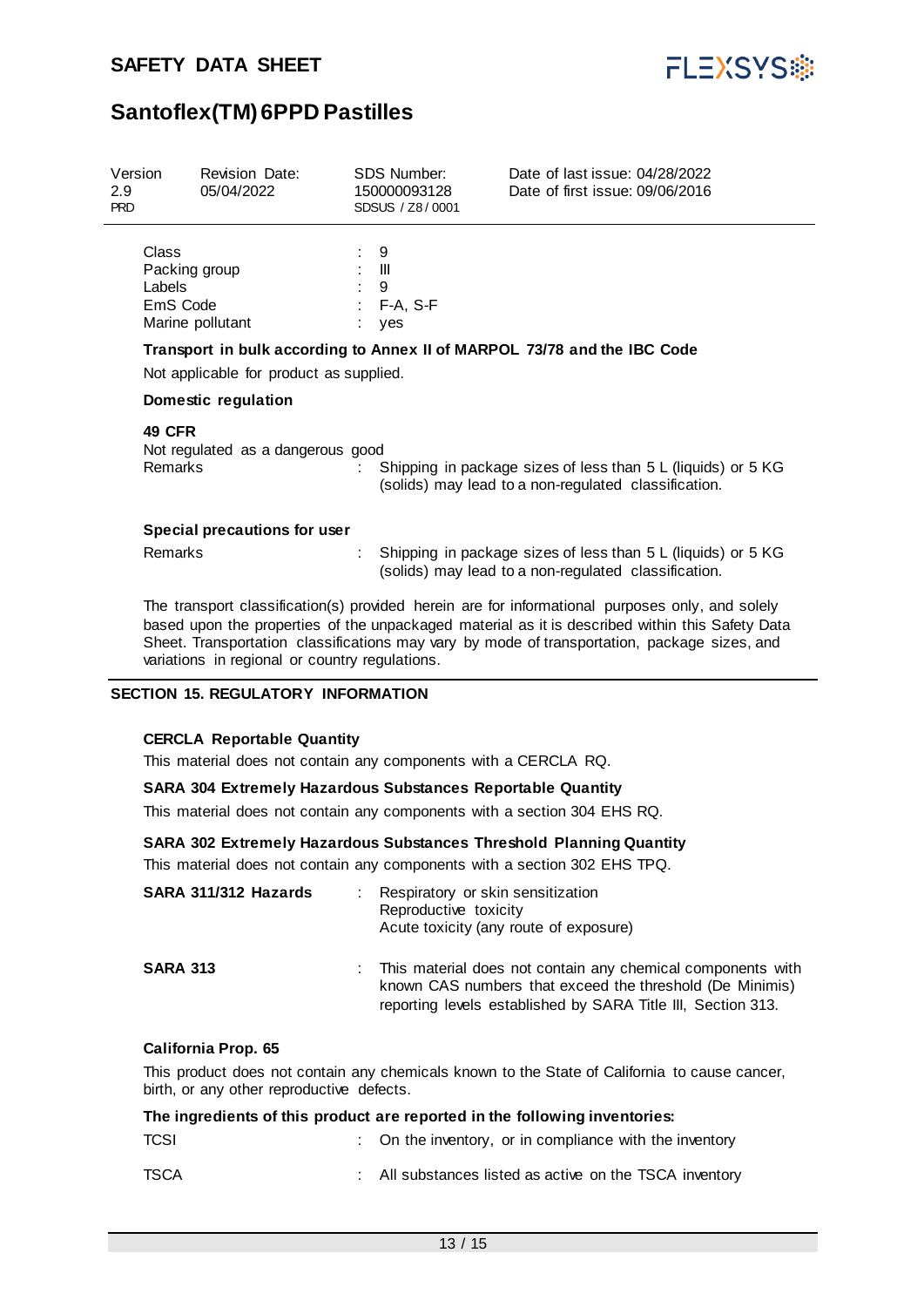

## **Santoflex(TM) 6PPD Pastilles**

| Version<br>2.9<br><b>PRD</b> | <b>Revision Date:</b><br>05/04/2022 | SDS Number:<br>150000093128<br>SDSUS / Z8/0001 | Date of last issue: 04/28/2022<br>Date of first issue: 09/06/2016 |
|------------------------------|-------------------------------------|------------------------------------------------|-------------------------------------------------------------------|
| <b>AIIC</b>                  |                                     |                                                | On the inventory, or in compliance with the inventory             |
| <b>DSL</b>                   |                                     |                                                | All components of this product are on the Canadian DSL            |
| <b>ENCS</b>                  |                                     |                                                | On the inventory, or in compliance with the inventory             |
| <b>ISHL</b>                  |                                     |                                                | On the inventory, or in compliance with the inventory             |
| KECI                         |                                     |                                                | On the inventory, or in compliance with the inventory             |
| <b>PICCS</b>                 |                                     |                                                | On the inventory, or in compliance with the inventory             |
| <b>IECSC</b>                 |                                     |                                                | On the inventory, or in compliance with the inventory             |
| <b>NZIOC</b>                 |                                     |                                                | On the inventory, or in compliance with the inventory             |
| TECI                         |                                     |                                                | On the inventory, or in compliance with the inventory             |

#### **TSCA list**

No substances are subject to a Significant New Use Rule.

No substances are subject to TSCA 12(b) export notification requirements.

#### **SECTION 16. OTHER INFORMATION**

**Further information**





HMIS® ratings are based on a 0-4 rating scale, with 0 representing minimal hazards or risks, and 4 representing significant hazards or risks. The "\*" represents a chronic hazard, while the "/" represents the absence of a chronic hazard.

#### **Full text of other abbreviations**

AIIC - Australian Inventory of Industrial Chemicals; ASTM - American Society for the Testing of Materials; bw - Body weight; CERCLA - Comprehensive Environmental Response, Compensation,